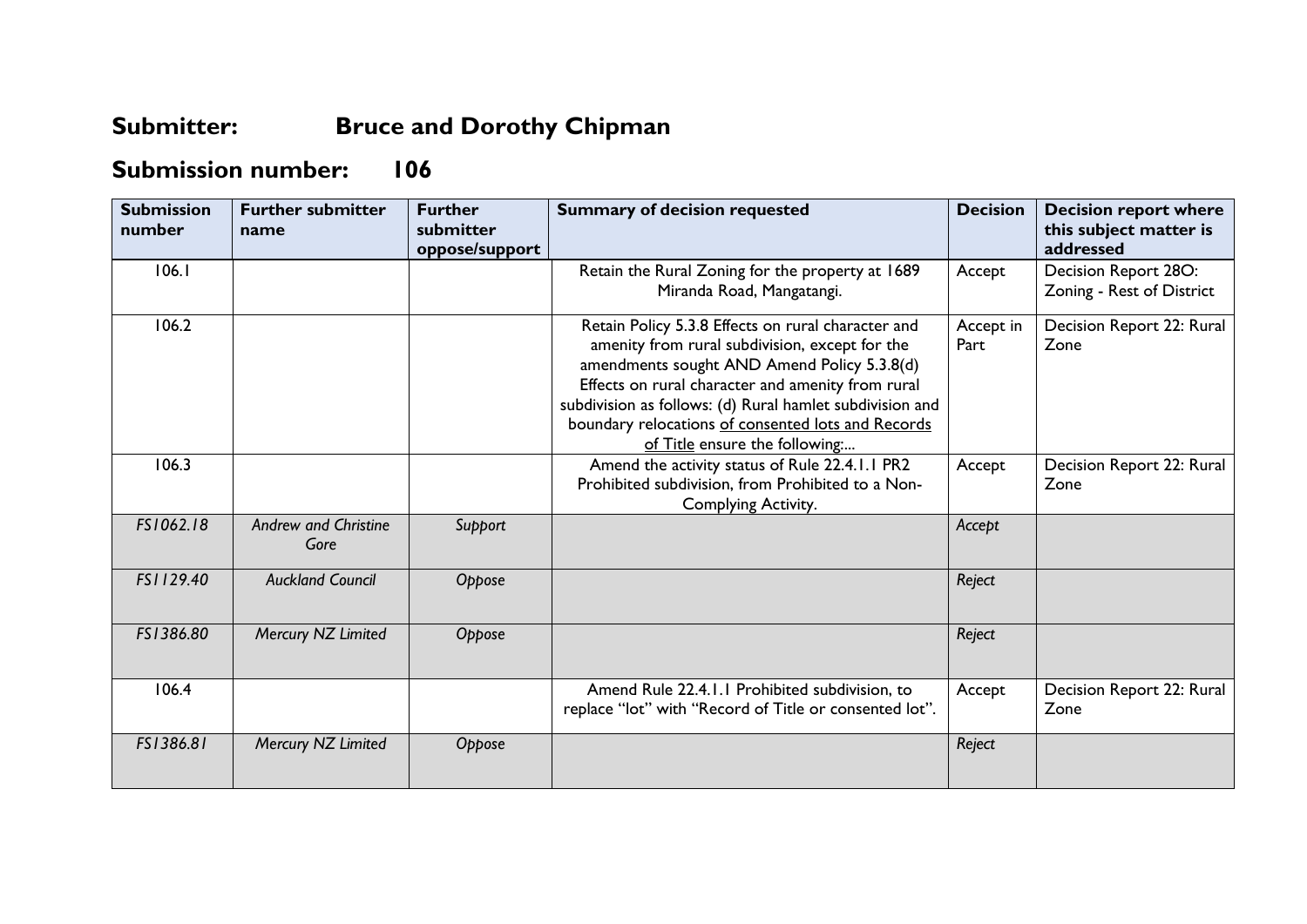| 106.5     |                              |        | Retain Rule 22.4.1.2 (a)(i) $-$ (ii) General Subdivision.                                                                                                                                                                                                  | Accept in<br>Part | Decision Report 22: Rural<br>Zone |
|-----------|------------------------------|--------|------------------------------------------------------------------------------------------------------------------------------------------------------------------------------------------------------------------------------------------------------------|-------------------|-----------------------------------|
| FS1386.82 | Mercury NZ Limited           | Oppose |                                                                                                                                                                                                                                                            | Accept in<br>Part |                                   |
| 106.6     |                              |        | Add a performance standard to Rule 22.4.1.2 (a)(iv)<br>General Subdivision that allows for smaller lots<br>around existing dwellings that follow the fenced<br>curtilage, driveway, effluent disposal and any reserve<br>area.                             | Reject            | Decision Report 22: Rural<br>Zone |
| FS1386.83 | Mercury NZ Limited           | Oppose |                                                                                                                                                                                                                                                            | Accept            |                                   |
| 106.7     |                              |        | Delete Rule 22.4.1.2 (a)(v) General Subdivision, in<br>relation to the 80/20 provision for high class soil.                                                                                                                                                | Reject            | Decision Report 22: Rural<br>Zone |
| FS1379.22 | <b>Hamilton City Council</b> | Oppose |                                                                                                                                                                                                                                                            | Accept            |                                   |
| FS1386.84 | Mercury NZ Limited           | Oppose |                                                                                                                                                                                                                                                            | Accept            |                                   |
| 106.8     |                              |        | Add the following matter of discretion to Rule<br>22.4.1.2 General Subdivision, as follows: (b)(vii) effects<br>on rural productivity and fragmentation of high class<br><u>soils.</u>                                                                     | Accept            | Decision Report 22: Rural<br>Zone |
| FS1386.85 | Mercury NZ Limited           | Oppose |                                                                                                                                                                                                                                                            | Reject            |                                   |
| 106.9     |                              |        | Amend Rule 22.4.1.4 Boundary Relocation, to read as<br>follows: (a) The boundary relocation must: (i)<br>Relocate a common boundary or boundaries between<br>two or more existing Records of Title or consented<br>lots that existed prior to 18 July 2018 | Reject            | Decision Report 22: Rural<br>Zone |